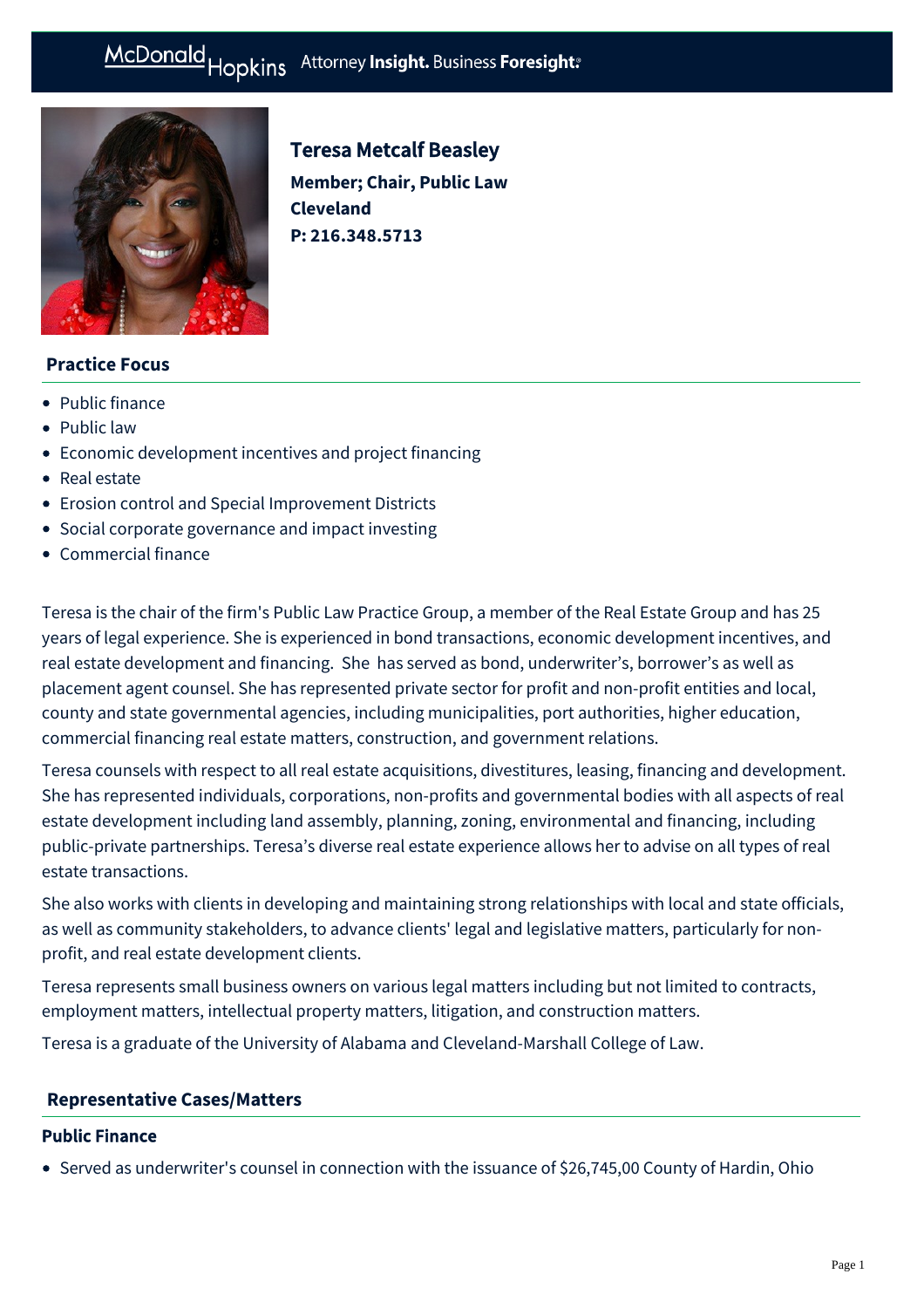Economic Development Facilities Revenue Refunding and Improvement Bonds (Ohio Northern University).

- Served as underwriters' counsel in connection with the County of Cuyahoga, Ohio \$56,345,000 (tax-exempt) and \$52,720,000 (taxable) Capital Improvement Refunding Bonds.
- Served as bond counsel to the County of Cuyahoga, Ohio with respect to the issuance of \$43,330,000 Taxable Economic Development Refunding Bonds.
- Served as underwriters' counsel in connection with the State of Ohio (Treasurer of State) \$68,750,000 Capital Facilities Lease Appropriations Bonds (Administrative Building Fund Project).
- Served on underwriters' counsel in connection with the issuance of the State of Ohio (Treasurer of State) \$98 million Capital Facilities Lease Appropriation Bonds.
- Served as underwriters' counsel in connection with the refunding of \$245 million issuance for a regional sewer district.
- Served as underwriters' counsel in connection with issuance of the Ohio Treasurer of State of a \$98 million fixed and variable rate bond issuance.
- Bond Counsel in connection with the issuance and sale of \$42MM taxable revenue parking bonds for the construction of an approximately 972-space parking garage and approximately 17,700 square feet of street-level retail and office space in Nashville, Tennessee.
- Borrower's counsel for \$15 million fiber optic conduit financing.
- Bond and borrower counsel for \$88,000,000 refunding for Ohio nonprofit corporation.
- Bond counsel to Cuyahoga County in the issuance of \$137,890,000 sales tax bonds.
- Placement Agent's counsel for \$103 million parking facility, including construction, real estate and private placement in Tempe, Arizona.
- Issuer's counsel for \$3.8 million senior housing facility in Trumbull County, Ohio
- Represented lender in \$45 million loan to New York's Metropolitan Transit Authority.
- Served as underwriter's counsel in connection with a \$25 million student housing facility in Augusta, Georgia.
- Served as underwriter's counsel in connection with a \$45 million student housing facility and alumni center in Jackson, Mississippi.
- Represented the City of Cleveland in connection with a U.S. Housing and Urban Development 108 Loan and Tax
- Represented the City of Cleveland in connection with a Housing and Urban Development 108 Loan, Tax Incremental Financing and other conventional lending sources in a leveraged New Markets Tax Credit and Historic Tax Credit transaction related to the redevelopment of the East Ohio Gas Company building into a mixed-used commercial development project consisting of housing, retail and parking. This is a \$65 million project with multiple public and private lending sources.
- Represented the City of Cleveland as a leverage lender and a grantor of a Housing and Urban Development Brownfield Economic Development Grant (BEDI), as well as other city lending sources in a New Markets Tax Credit transaction for the development and construction of a commercial greenhouse located in the urban core of the city, a \$16 million transaction.
- Served as lender's counsel to the city of Cleveland in connection with a \$30 million Housing and Urban Development loan related to financing of the Flats East Bank project, a \$272 million project with more than 30 sources of financing.
- Serving as Placement Agent counsel in a \$90 million bond private placement for the construction of a parking garage in Tempe, Arizona.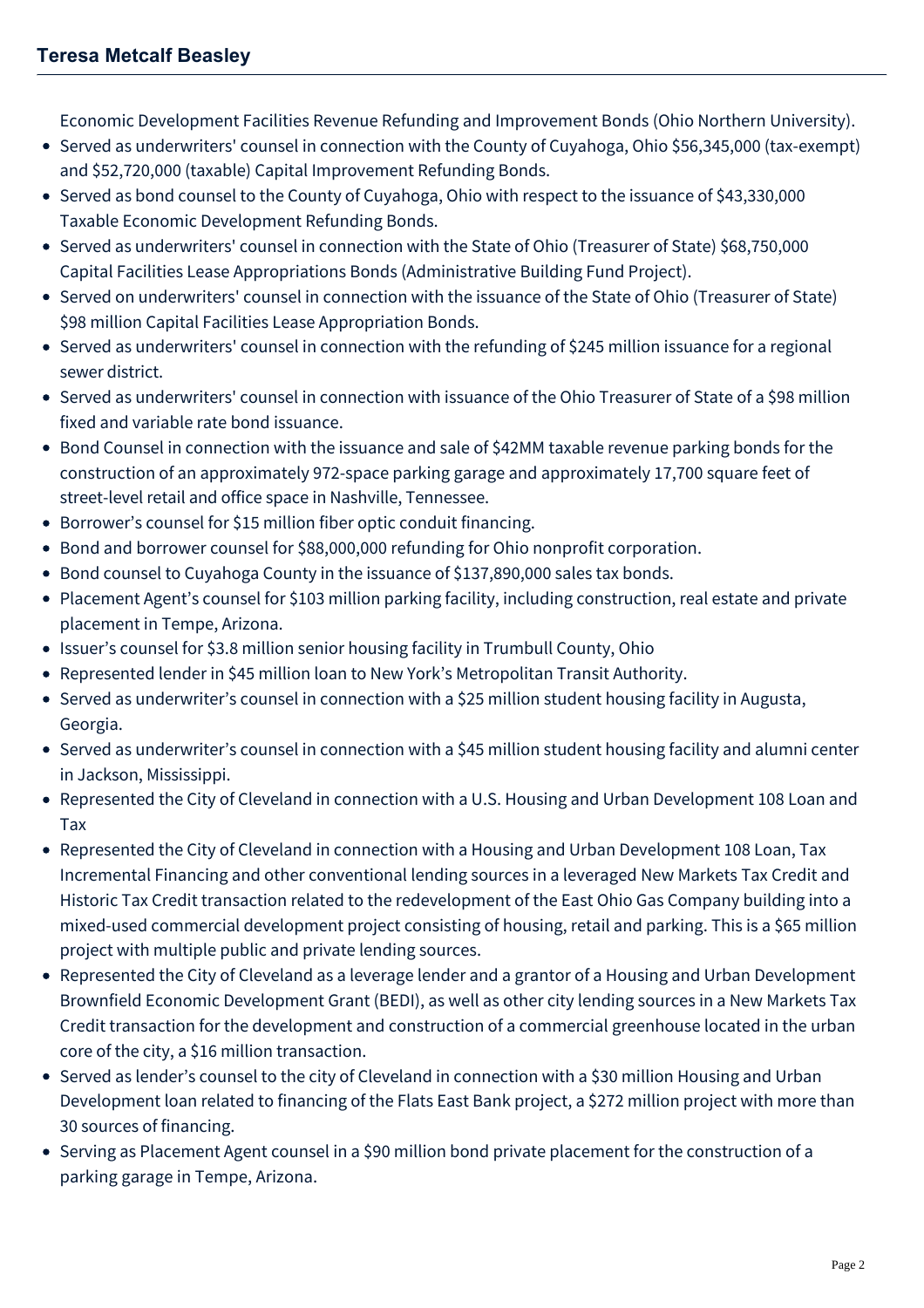#### Public Law

- Represents various municipalities with respect to tax increment financings (TIFs) and other matters regarding economic development.
- Represents of the City of Warrensville Heights, Ohio, as its Director of Law.
- Played a strategic role in obtaining summary judgment for municipal utility in \$188 million class action regarding alleged customer overcharges. The Court held for the municipal utility on all claims, and completely rejected the theory proposed by the plaintiffs' counsel.
- Represented company in the negotiation of a Project Labor Agreement with the building trade unions to ensure the company would meet its diversity goals.

#### Real Estate

- Represents for-profit and non-profit entities with respect to the acquisition disposition and financing of various real estate projects.
- Served as the lead real estate attorney representing Playhouse Square Foundation on the construction and development of its 34-story apartment tower, "The Lumen at Playhouse Square," which consists of 318 apartments, 528 parking spaces and approximately 20,000 square feet of residential amenities.
- Represented a utility provider in the acquisition, development and construction of a training center.
- Represented Group Plan Commission in the redevelopment of Public Square and the construction of a pedestrian and bicycle bridge, Cleveland Ohio.
- Represented Cuyahoga County Public Library in the sale and purchase of real property for construction of new library branches.
- Represented local housing authority in the master lease of its former headquarters as well as other transactional and real estate matters.
- Served as general counsel to a 501(c)(3) District Energy Company, which includes but is not limited to corporate governance, construction, financing, and labor and employment matters.
- Represents small business owners on various legal matters including but not limited to contracts, employment matters, intellectual property matters, litigation and construction matters.
- Incremental Financing in a leveraged New Markets Tax Credit and Historic Tax Credit transaction related to the redevelopment of the AmeriTrust building, now known as "the 9," a \$270 million project with multiple financing sources.
- Represented  $501(c)(3)$  senior healthcare entity in connection with the construction and development of a new headquarters and training center using New Markets Tax Credits, a \$12 million project.
- Represented a managed healthcare company headquartered in Long Beach, California, in connection with the acquisition of a 157,000-square-foot building in Columbus, Ohio, to serve as its headquarters for its Ohio operations, a \$8.5 million purchase.
- Represented a healthcare developer in the acquisition, development and construction of a healthcare rehabilitation facility.
- Represented a large  $501(c)(3)$  healthcare provider in connection with the acquisition, construction, development and implementation of its Vision 2010 plan, a \$1 billion investment, which included the construction of five major medical facilities as well as the expansion of a number of existing facilities.

#### Economic Development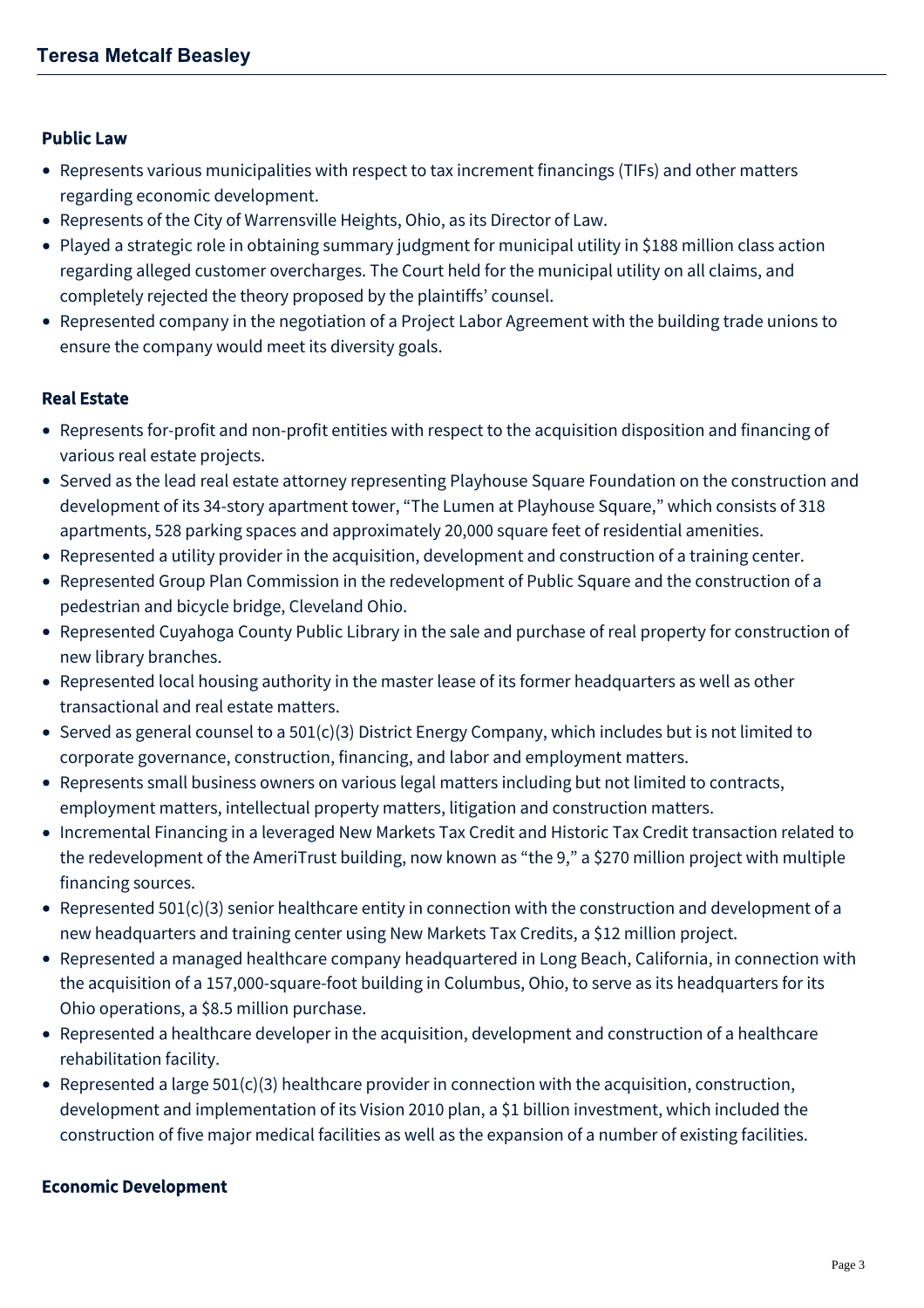- Represented the City of Cleveland in a proposed incentive package for the construction of the \$300 million Sherwin-Williams Company world headquarters in downtown Cleveland. The \$30 million plus economic development incentive financing package included TIF financing, a construction grant of up to \$13.5 million and a job creation grant up to \$11.5 million. For its investment, the city retained more than 3,100 Sherwin-Williams employees on its income tax rolls, plus the possible creation of 140 jobs. The Cleveland public school district also benefits from new property tax revenues, estimated at \$4 million a year.
- Represents developers with respect to tax increment financings (TIFs) and other economic development matters.
- Represented the City of Cleveland as lender in a combined New Markets Tax Credit and Historic Tax Credit transaction for the buildout of commercial office space, a \$7 million transaction.
- Represented developer in connection with the State of Ohio Energy Loan secured by Special Assessment to be levied by the local municipality in the event of a default.

### **Admissions - Court**

U.S. District Court for the Northern District of Ohio

# **Admissions - State**

Ohio

# **Education**

- Cleveland-Marshall College of Law
- University of Alabama

# **Honors and Awards**

- Selected for inclusion in Ohio Super Lawyers (2022)
- Selected for inclusion in Best Lawyers in America (2020-2022)
- Cleveland-Marshall College of Law- Alumni of the Year (2019)
- Cleveland-Marshall College of Law Hall of Fame Inductee (2018)
- Crain's Cleveland Business Notable Women in Finance (2018)
- Savoy Magazine Most Influential Black Lawyer (2018)
- Ohio's Top 15 Business Women for 2018 by the National Diversity Council
- YWCA Woman of Achievement (2017), YWCA Woman of Professional Excellence (2011)
- Villa Angela-St. Joseph High School Hall of Fame Inductee (2016)
- Who's Who in Black Cleveland Honoree (2018, 2016)
- Crain's Cleveland Business Woman of Note (2014)
- CREW Cleveland Deborah R. Klausner Leadership Award (2008)
- CBC (Cleveland Business Connects) Cover Feature Article (October 2007)
- Kaleidoscope Magazine's 40-40 Club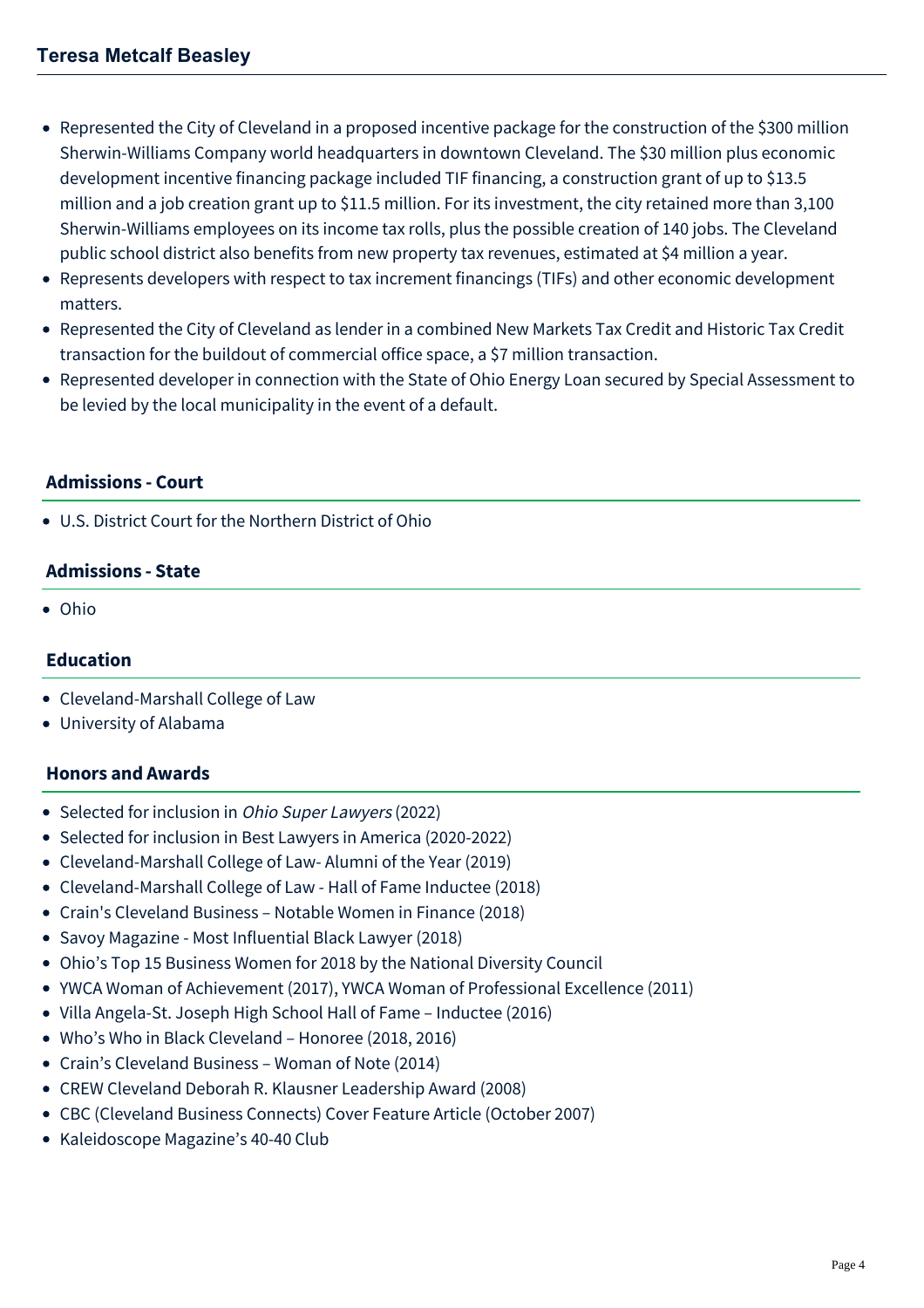# **Professional Membership**

- University Hospitals of Cleveland Medical Center Board of Trustees
- DigitalC Board of Trustees (June 2020) -- Chair, Advocacy Committee
- Rock & Roll Hall of Fame Board of Trustees; Member of Expansion Committee
- Cleveland Neighborhood Progress, Inc. Vice Chair, and Advocacy Committee (June 2018 Present)
- Downtown Cleveland Alliance Board of Directors and Executive Committee (2017-Present); Vice-Chair
- In Counsel With Women Board Member, Secretary and Member of the Executive Committee (2016- Present), Chair, Membership Selection Committee
- National Association of Bond Lawyers Member; Model Trust Indenture, Letter of Disclosure Counsel, and Model Bond Opinion Committees
- Commercial Real Estate Women (CREW) Member; Past Presidents Committee
- Women In Public Finance Member
- Executive Women's Leadership Forum Member (2016-Present)
- Bluecoats, Inc. Member (2015-Present)
- Karamu House Board of Directors, Chair of Governance Committee and member of Executive Committee (2017 – 2021)
- 5805 Euclid, Inc. (a.k.a. University Hospitals Women's and Children's Center) Board of Directors Member (2017-2021)
- Leadership Cleveland Class of 2007
- American Bar Association Member
- National Bar Association Member

# **Public Service and Volunteerism**

# Current Public Service and Volunteerism

- Ohio Treasurer's Office Northeast Ohio Regional Advisory Board
- Team NEO RightSites Council
- The Links, Incorporated (Western Reserve Chapter)
- Delta Sigma Theta Sorority, Inc. (Greater Cleveland Alumnae Chapter) Member

# Past Public Service and Volunteerism

- Cleveland Foundation Social Impact Investment Committee
- The Cleveland Foundation Board of Directors, Chair of the Social Impact Investment Committee, member of the Audit, Finance and Administration Committees and the Grant Making and Community Engagement Committee (2015-2019)
- Laurel School for Girls Board of Trustees, member of the Governance and Executive Committees (2009 2018)
- Cleveland Business Connects Magazine Advisory Board Member (2008-2017)
- Cleveland Botanical Garden Board of Directors, Chair, Committee on Governance (2011 2017)
- YWCA Circle of Women Committee
- Jack and Jill of America Foundation (Cleveland Chapter)
- Cleveland Foundation Board Member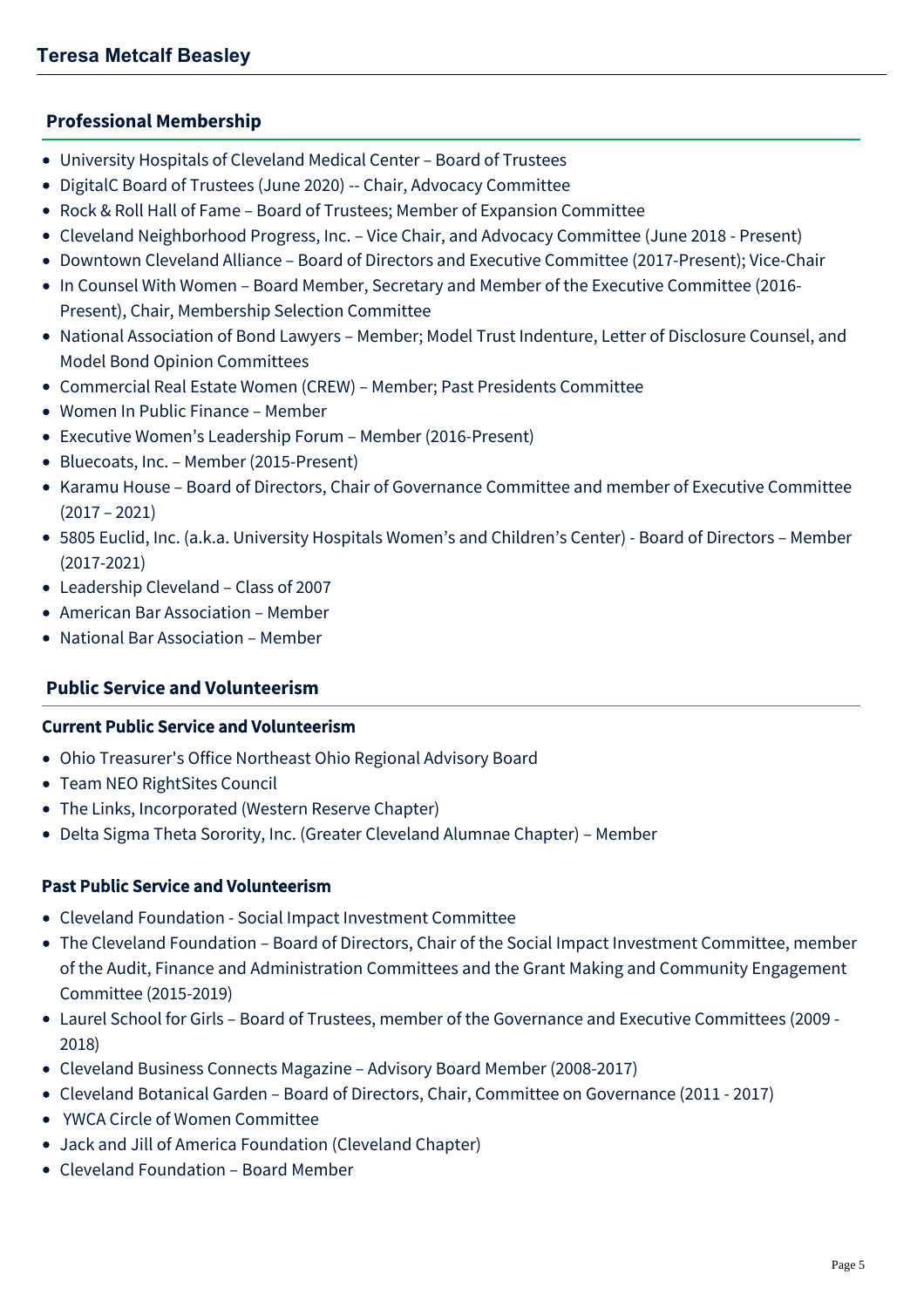- Village Capital Corporation
- Cleveland Metropolitan Bar Association
- Black Professionals Association Charitable Foundation
- A Cultural Exchange
- Cleveland Housing Network
- Universal Sisters: Live Younger Longer Program Participant
- Cleveland Rape Crisis Center Sing-Out! Volunteer
- Cleveland Metropolitan Bar Association Judicial Selection Committee (April 2018 2020)

# **Alerts**

- [States begin to mandate facial coverings in effort to combat COVID-19](https://mcdonaldhopkins.com/Insights/July-2020/States-begin-to-mandate-facial-coverings-in-effort)
- [HEROES Act: House of Representatives pass the largest economic stimulus bill in history](https://mcdonaldhopkins.com/Insights/May-2020/HEROES-Act-House-of-Representatives-pass-the-large)
- [Congress passes \\$484B coronavirus relief bill](https://mcdonaldhopkins.com/Insights/April-2020/Congress-passes-484B-coronavirus-relief-bill)
- [Confusion remains as state attorneys general order businesses to shutdown](https://mcdonaldhopkins.com/Insights/April-2020/Confusion-remains-as-state-attorneys-general-order)
- [Ohio to extend stay-at-home order until May 1](https://mcdonaldhopkins.com/Insights/April-2020/Ohio-to-extend-stay-at-home-order-until-May-1)
- [CARES Act: An early analysis of the historic Coronavirus Aid, Relief and Economic Security Act](https://mcdonaldhopkins.com/Insights/March-2020/CARES-ACT-overview)
- [Ohio non-essential businesses forced to close through April 6](https://mcdonaldhopkins.com/Insights/March-2020/Ohio-non-essential-businesses-forced-to-close-thro)

# **Blog Posts**

- [Congress passes the American Rescue Plan after multiple delays](https://mcdonaldhopkins.com/Insights/March-2021/Congress-passes-the-American-Rescue-Plan-after-mul)
- [Ohio governor signs bill spearheaded by Senator Dolan, allowing "Benefit Corporations"](https://mcdonaldhopkins.com/Insights/December-2020/Ohio-governor-signs-bill-into-law-allowing-benefit)
- [House of Representatives passes emergency USPS legislation](https://mcdonaldhopkins.com/Insights/August-2020/House-of-Representatives-passes-emergency-USPS-leg)
- [President Trump bypasses Congress and introduces four new executive actions to address COVID-19](https://mcdonaldhopkins.com/Insights/August-2020/President-Trump-bypasses-Congress-and-introduces-f)
- [Senate Republicans introduce a new stimulus package: The HEALS Act](https://mcdonaldhopkins.com/Insights/August-2020/Senate-Republicans-introduce-a-new-stimulus-packag)
- [Moving Forward Act passes through the House of Representatives but faces uncertain future](https://mcdonaldhopkins.com/Insights/July-2020/Moving-Forward-Act-passes-through-the-House-of-Rep)
- [Digesting the Moving Forward Act's expansive public finance provisions](https://mcdonaldhopkins.com/Insights/June-2020-(1)/Digesting-the-Moving-Forward-Acts-expansive-public)
- [House of Representatives Democrats push for complete overhaul of America's infrastructure in new Moving](https://mcdonaldhopkins.com/Insights/June-2020-(1)/House-of-Representatives-Democrats-push-for-comple) Forward Act
- [Ohio Department of Health modifies the Stay Safe Ohio Order: What actually changed?](https://mcdonaldhopkins.com/Insights/May-2020/Ohio-Department-of-Health-modifies-the-Stay-Safe-O)
- [Ohio set to expand civil immunity measures: What the healthcare industry and other businesses should](https://mcdonaldhopkins.com/Insights/May-2020/Ohio-set-to-expand-civil-immunity-measures) watch for
- [Ohio businesses move towards a slow and restricted reopening](https://mcdonaldhopkins.com/Insights/May-2020/Ohio-businesses-move-towards-a-slow-and-restricted)
- [Ohio set to begin phased reopening Friday, May 1](https://mcdonaldhopkins.com/Insights/April-2020/Ohio-set-to-begin-phased-reopening-Friday-May-1)
- [States reopening despite federal guidelines](https://mcdonaldhopkins.com/Insights/April-2020/States-reopening-despite-federal-guidelines)
- [A timeline for returning to normal: When will each state reopen?](https://mcdonaldhopkins.com/Insights/April-2020/A-timeline-of-returning-to-normal)
- [Only limited construction projects permissible under Michigan stay-at-home order](https://mcdonaldhopkins.com/Insights/April-2020/Only-limited-construction-projects-permissible-und)
- [Comparing stay-at-home orders: Permitted activities in one state may be a violation in another](https://mcdonaldhopkins.com/Insights/April-2020/Permitted-activities-in-one-state-may-be-a-violati)
- [Available state resources and incentives](https://mcdonaldhopkins.com/Insights/April-2020/Available-state-resources-and-incentives)
- [Floridians ordered to stay home with exceptions to perform essential activities through April 30](https://mcdonaldhopkins.com/Insights/April-2020/Floridians-ordered-to-stay-home-with-exceptions-to)
- [New businesses and workers considered essential under updated CISA guidelines](https://mcdonaldhopkins.com/Insights/March-2020/New-businesses-and-workers-considered-essential-un)
- [Ohio elections, taxation, open meetings, water utilities and more: Public entities affected by sweeping state](https://mcdonaldhopkins.com/Insights/March-2020/Ohio-elections-taxation-open-meetings-water-utilit)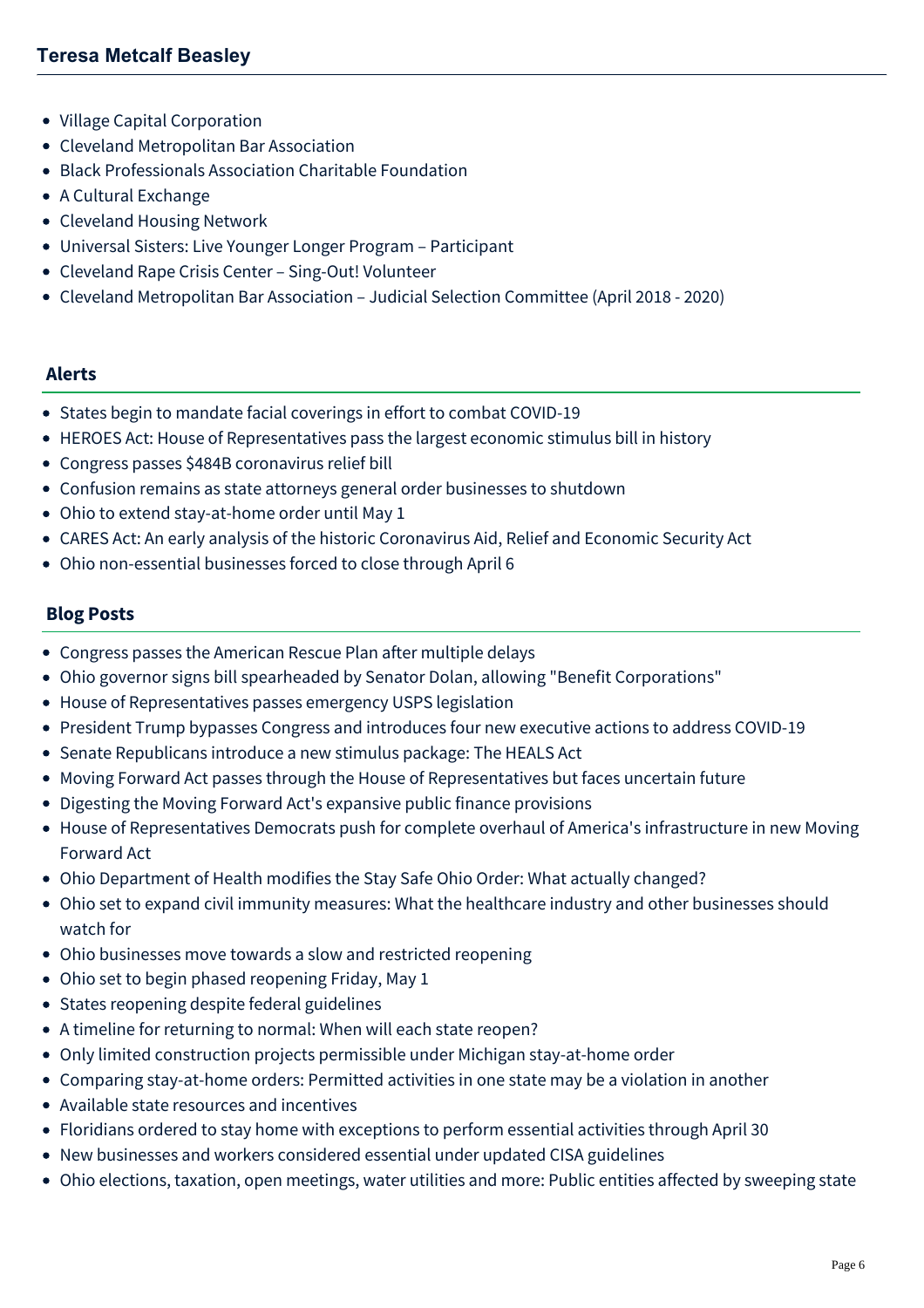[COVID-19 response](https://mcdonaldhopkins.com/Insights/March-2020/Ohio-elections-taxation-open-meetings-water-utilit)

- [Navigating a stay-at-home order: Is your business non-essential?](https://mcdonaldhopkins.com/Insights/March-2020/Navigating-a-stayathome-order-Is-your-business-non)
- [Michigan non-essential businesses forced to close through April 13](https://mcdonaldhopkins.com/Insights/March-2020/Michigan-non-essential-businesses-forced-to-close)
- [Illinois non-essential businesses forced to close through April 7](https://mcdonaldhopkins.com/Insights/March-2020/Illinois-nonessential-businesses-forced-to-close-t)
- [Navigating through economic instability and COVID-19: SBA economic injury disaster loans](https://mcdonaldhopkins.com/Insights/March-2020/Navigating-through-economic-instability-and-COVID1)
- [COVID-19: Navigating a state's open meetings act](https://mcdonaldhopkins.com/Insights/March-2020/COVID-19-Navigating-a-states-open-meetings-act)

#### **News**

- [McDonald Hopkins attorneys selected to 2022 Ohio Super Lawyers and Rising Stars Lists](https://mcdonaldhopkins.com/Insights/December-2021/McDonald-Hopkins-Ohio-Super-Lawyers)
- [Teresa Metcalf Beasley selected to transition team for Cleveland Mayor-Elect Bibb](https://mcdonaldhopkins.com/Insights/December-2021/Teresa-Metcalf-Beasley-selected-to-transition-team)
- [McDonald Hopkins attorneys play key roles in Urban Land Institute's two-day Technical Assistance Panel](https://mcdonaldhopkins.com/Insights/November-2021/McDonald-Hopkins-attorneys-play-key-roles-in-Urban)
- [50 McDonald Hopkins attorneys recognized in The Best Lawyers](https://mcdonaldhopkins.com/Insights/August-2021/50-McDonald-Hopkins-attorneys-recognized-in-The-Be)
- [Teresa Metcalf Beasley named Vice Chair of Downtown Cleveland Alliance Board](https://mcdonaldhopkins.com/Insights/March-2021/Teresa-Metcalf-Beasley-named-Vice-Chair-of-Downtow)
- [Lawyer of the Year honorees Riley and Welin among 42 McDonald Hopkins attorneys recognized as 2021](https://mcdonaldhopkins.com/Insights/August-2020/Lawyer-of-the-Year-honorees-Riley-and-Welin-among) Best Lawyers
- [Major disaster declaration critical to Ohio governments](https://mcdonaldhopkins.com/Insights/March-2020/Major-disaster-declaration-critical-to-Ohio-govern)
- 41 attorneys from McDonald Hopkins recognized as 2020 Best Lawyers<sup>®</sup>
- [Teresa Metcalf Beasley joins McDonald Hopkins as chair of the Public Law Practice Group](https://mcdonaldhopkins.com/Insights/February-2019/Teresa-Metcalf-Beasley-joins-McDonald-Hopkins-as-c)

# **External Publications**

"Inclusive Law Firm," Cleveland Bar Journal, March 2020

### **Events**

- [Public Law in Practice Ransomware and Wire Fraud: Everything You Need to Know to Protect Your](https://mcdonaldhopkins.com/Events/2021/Public-Law-in-Practice-Ransomware-and-Wire-Fraud) Organization | Tuesday, August 3, 2021
- [The Art of the Deal: Van Aken District | Tuesday, May 11, 2021](https://mcdonaldhopkins.com/Events/2021/The-Art-of-the-Deal-Van-Aken-District)
- [PPP Loan Forgiveness & Going from Brick and Mortar to Virtual | Wednesday, September 16, 2020](https://mcdonaldhopkins.com/Events/2020/PPP-Loan-Forgiveness-Going-from-Brick-and-Mortar-t)
- [Navigating Troubled Waters For Higher Education : Liquidity Management & Bank Covenants | Thursday,](https://mcdonaldhopkins.com/Events/2020/Navigating-Troubled-Waters-For-Higher-Education) June 25, 2020
- [Ohio Treasurer's COVID-19 Community Response Initiative: A Virtual Forum with Robert Sprague |](https://mcdonaldhopkins.com/Events/2020/Ohio-Treasurers-COVID19-Community-Response-Initiat) Thursday, June 18, 2020
- [Ready to Restart: Employment Law Reopening Readiness, Risks & Responses | Thursday, June 4, 2020](https://mcdonaldhopkins.com/Events/2020/Ready-to-Restart-Employment-Law)
- [Special Improvement Districts: Types, Municipal Role, and Financing | Tuesday, March 3, 2020](https://mcdonaldhopkins.com/Events/2020/Special-Improvement-Districts-Types,-Municipal-Rol)

### **Speaking Engagements**

- Women in Leadership Panel, City Club Cleveland, June 21, 2022
- 6th Annual Cleveland Commercial Real Estate Summit, Anchor Cleveland, August 13, 2020
- Courage to Succeed Women's Conference 2019, Federal Reserve Bank Cleveland, October 18, 2019
- A Commercial Real Estate Forum, Accelerate Cleveland, October 17, 2019
- Paul J. Everson Real Estate Center 2018 Conference, Cleveland State University, October 25, 2018
- "Growing Into My Big Girl Shoes," WINCleveland, March 2018